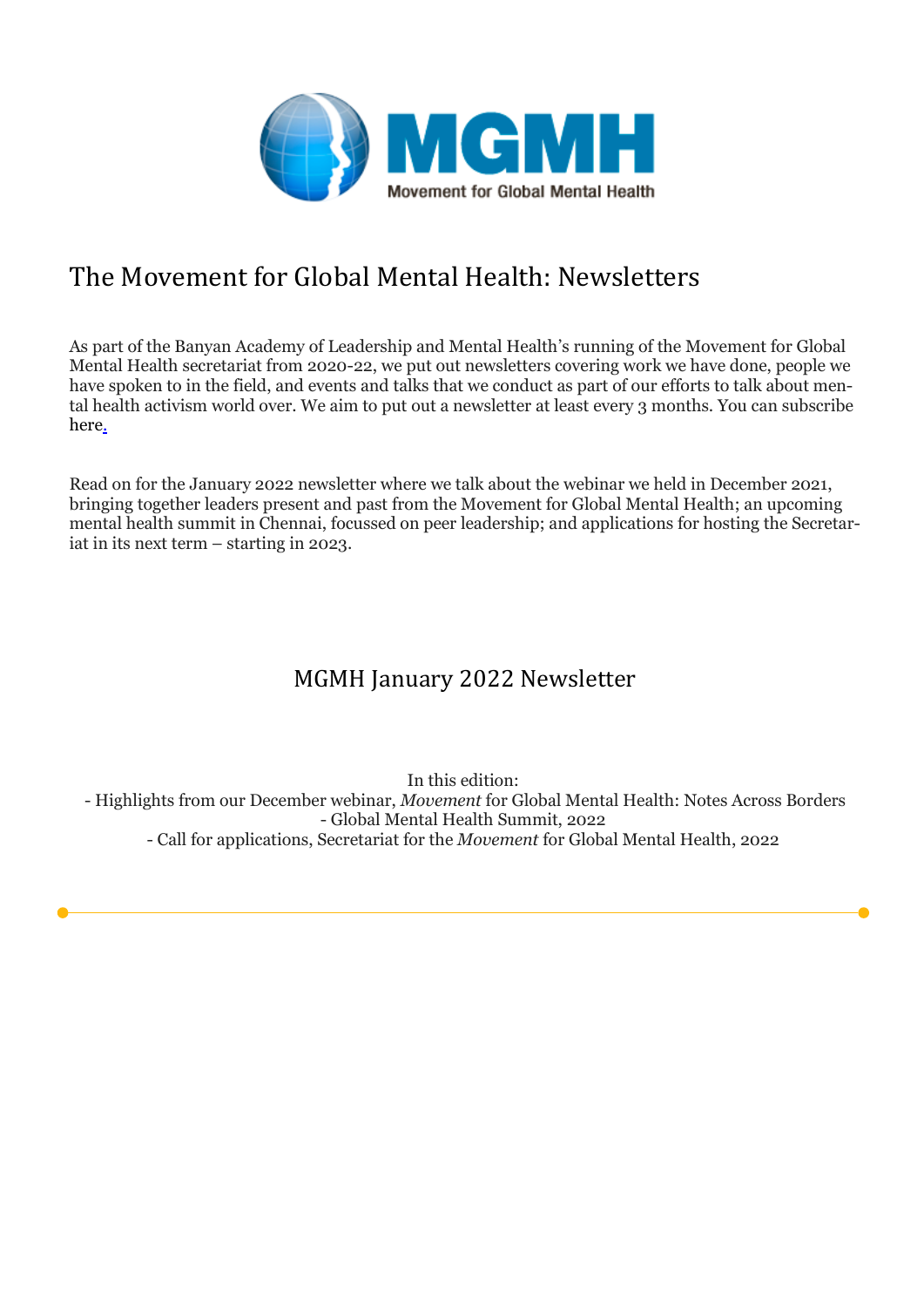#### Dear Reader,

Another year has passed, living in a dystopian reality.

India was amongst the worst hit during the 2nd wave of the pandemic. It's safe to say that almost all of us had at least one family member or acquaintance suffer immense pain due to the Coronavirus, and witnessed losses on an everyday basis, owing to lack of availability of beds, oxygen and quality medical care. A large section of the population did not even have the opportunity to honor their dead, and crematoriums and burial spaces found themselves overwhelmed and under-resourced. Heart wrenching images of bodies floating in rivers or cremated in nondescript empty lands became a daily affair between April and July 2021. There is an underlying simmer of injustice in all this coursing through our veins, which will take a while to douse, if ever. But we find ways to survive, and pull ourselves together for each other, and that makes the world go around.

In parallel, the mental health sector received significance and value hitherto unseen. Social media lent itself very usefully to promote conversations on psychological distress experienced by individuals and communities during the pandemic and ensuing lockdown. As a consequence, the mental health impact on ultra-vulnerable populations, millions of whom slid further into poverty and oftentimes destitution came to light, offering much needed reinforcement to service providers and policy makers alike on the inextricable link between poverty and mental ill health.

Peer support in mental health also gained steady momentum across the world. More and more testimonials were shared by persons with lived experience through diverse media platforms, who also created virtual safe spaces and support groups for persons in distress. Even before the pandemic, global evidence highlighted the preference for peer support over other services, as the former is entrenched and sustained by principles of reciprocity, respect, shared responsibility, and a mutual agreement of what's helpful.

Despite everything else that's happening around us, these are welcome changes that we hope will be permanent. We can safely say that mental health has, in every sense of the word, arrived.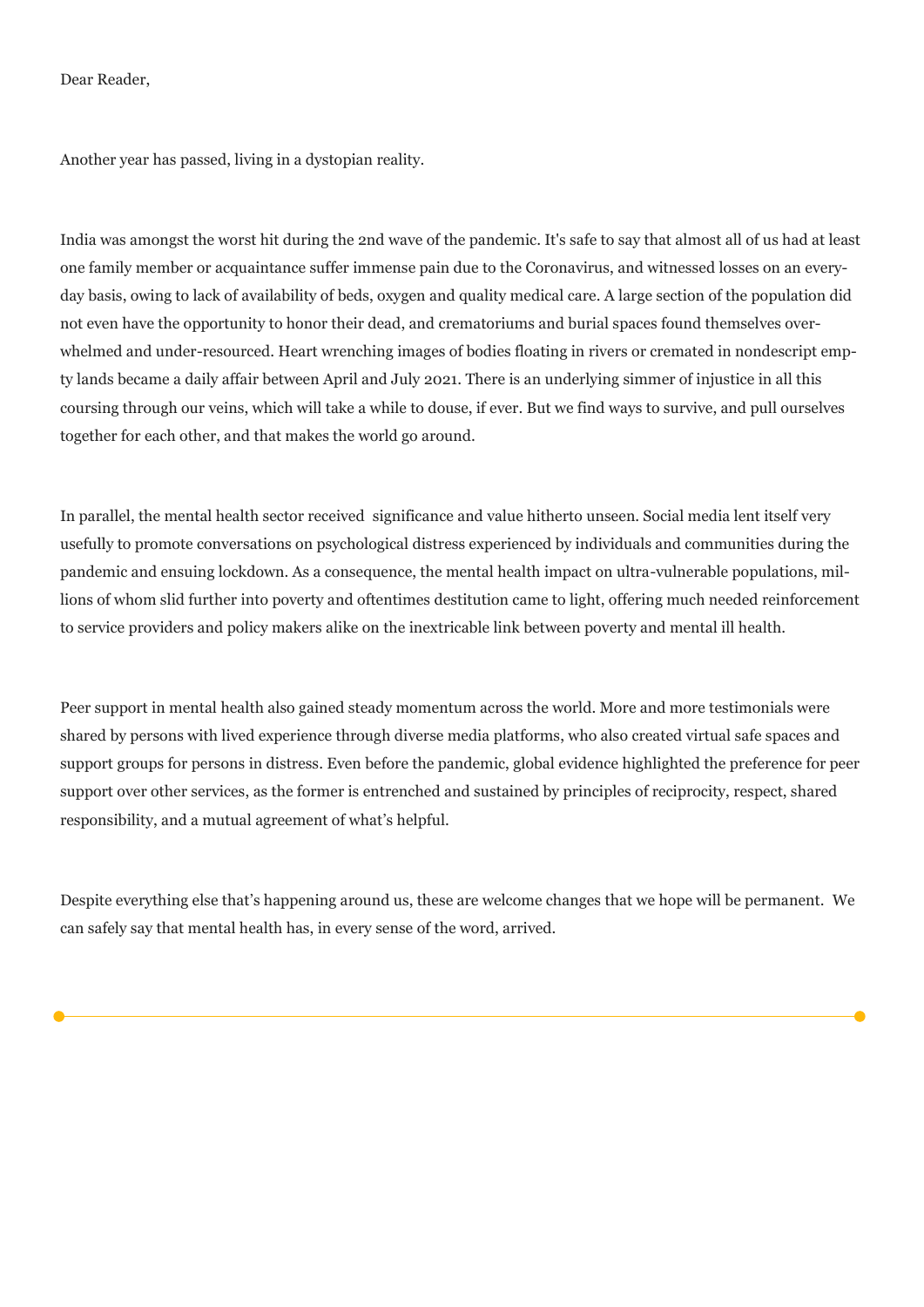Highlights from our Webinar: December 10, 2021

# **Movement for Global Mental Health: notes** across borders

December 10 2021, 9.30 PM IST

 $\star$ 

CHARLENE SUNKEL/SOUTH AFRICA/ FOUNDER, GLOBAL MENTAL HEALTH PEER NETWORK JAGANNATH LAMICHHANE/NEPAL/ WRITER, MENTAL **HEALTH ACTIVIST KATHRYN GOETZKE/UNITED STATES/ FOUNDER.** INTERNATIONAL FOUND'ATION FOR RESEARCH AND **EDUCATION FOR DEPRESSION (IFRED)** MRINALINI RAVI/INDIA/ CO-LEAD, SUNDRAM FASTENERS CENTRE FOR SOCIAL ACTION AND RESEARCH



watch on Zoom: link below or Facebook live: www.facebook.com/theMGMH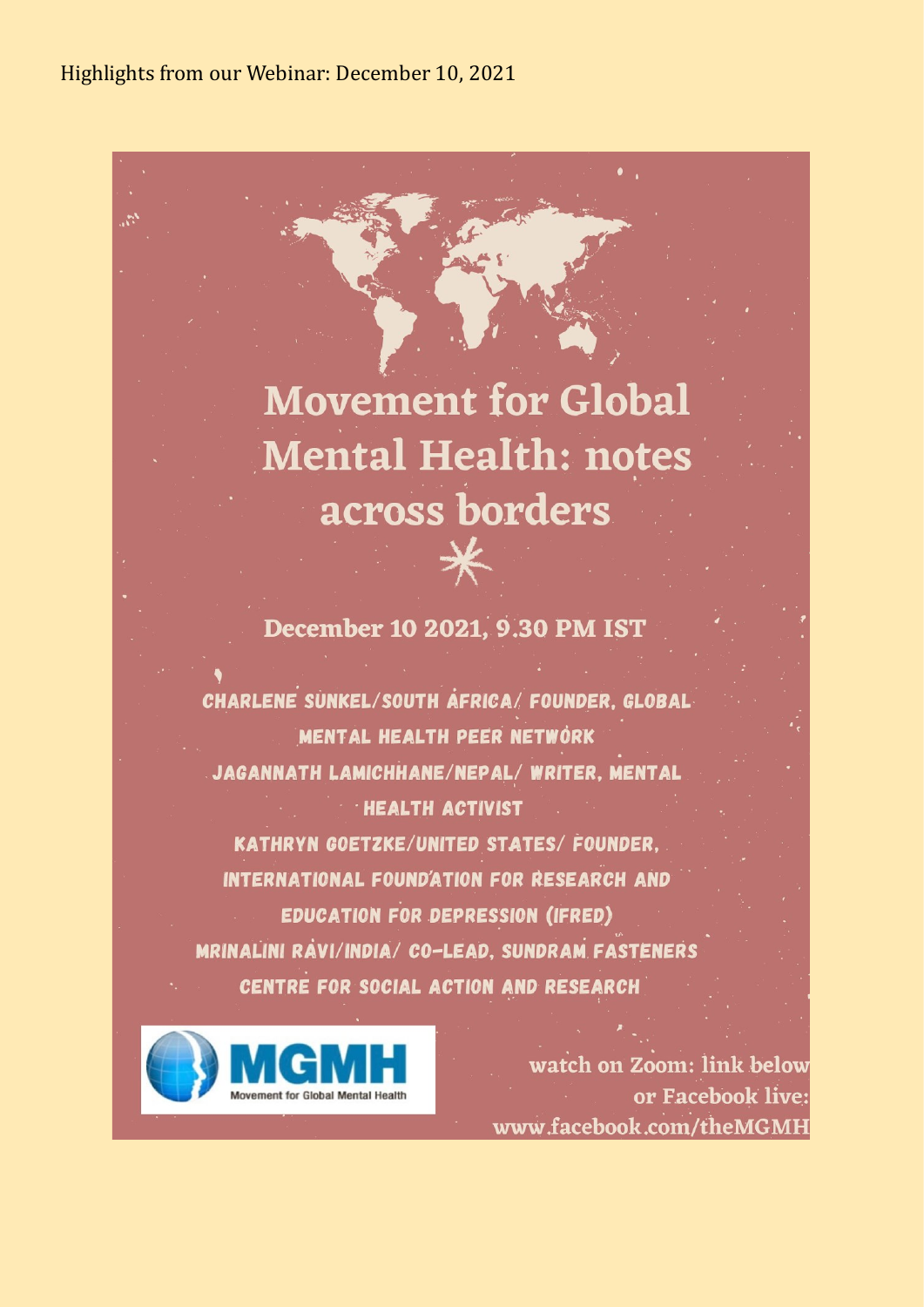On December 10, 2021, some of the present and past heads of the Movement for Global Mental Health got together to talk about how the pandemic was impacting mental health in their countries; their role and view of the movement; and the most urgent and important clarion calls for the mental health activism world. The session had Jagannath Lamicchane, Charlotte Sunkel and Kathryn Goetzke - you can see their bios, in the photos below - and it was moderated by Mrinalini Ravi, current principal coordinator for the Movement. You can watch the entire video on Youtube. Here are some highlights we thought were particularly inspiring and thought-provoking. The webinar was such a wonderful opportunity to hear from people with diverse experiences across borders, swap notes, and come away feeling part of a greater community and group, who all ultimately want and are working towards the same thing. Greater mental well-being, visibility and living conditions for everyone. Their activism, articulation and warmth were something that we took away and continues to inspire us in our work.

#### *[Watch on YouTube](https://www.youtube.com/watch?v=V-)*

#### **Jagannath:**

• Compared to the early stages of the pandemic, say in mid-2020, when there was a lot of momentum on social media about mental health, Jagannath felt now, this conversation had died down, somewhat.

(Minute 14:16 in the video.)

"During the first and second wave of COVID and lockdown, in Nepal we had more than six months of lockdown. During that time, I was so active on social media, doing Lives, inviting people to talk. I started a social media based talk show. My platform helped some youngsters get public recognition. Some are mental health, social rights and climate change activists." (Around 4:20 in the video.)

"Since the pandemic started, social media platforms became a means to express vulnerability. Even during the lockdown time, mental health was the number one topic discussed on every social media platform. But that kind of deep impression is fading out… The impact of COVID decreased and people started to forget about mental health. It was business as usual… I still think, why did we fail in Nepal to make mental health a national agenda?"

• The difficulties in sustaining a movement, and Jagannath's struggle:

## (57: 05.)

"It's difficult. I invested a decade dreaming to create a movement, but didn't see the movement I wanted to see in the field. I'm still dreaming. But in the case of MGMH, there is so much work to be done to create an effective movement. It's still not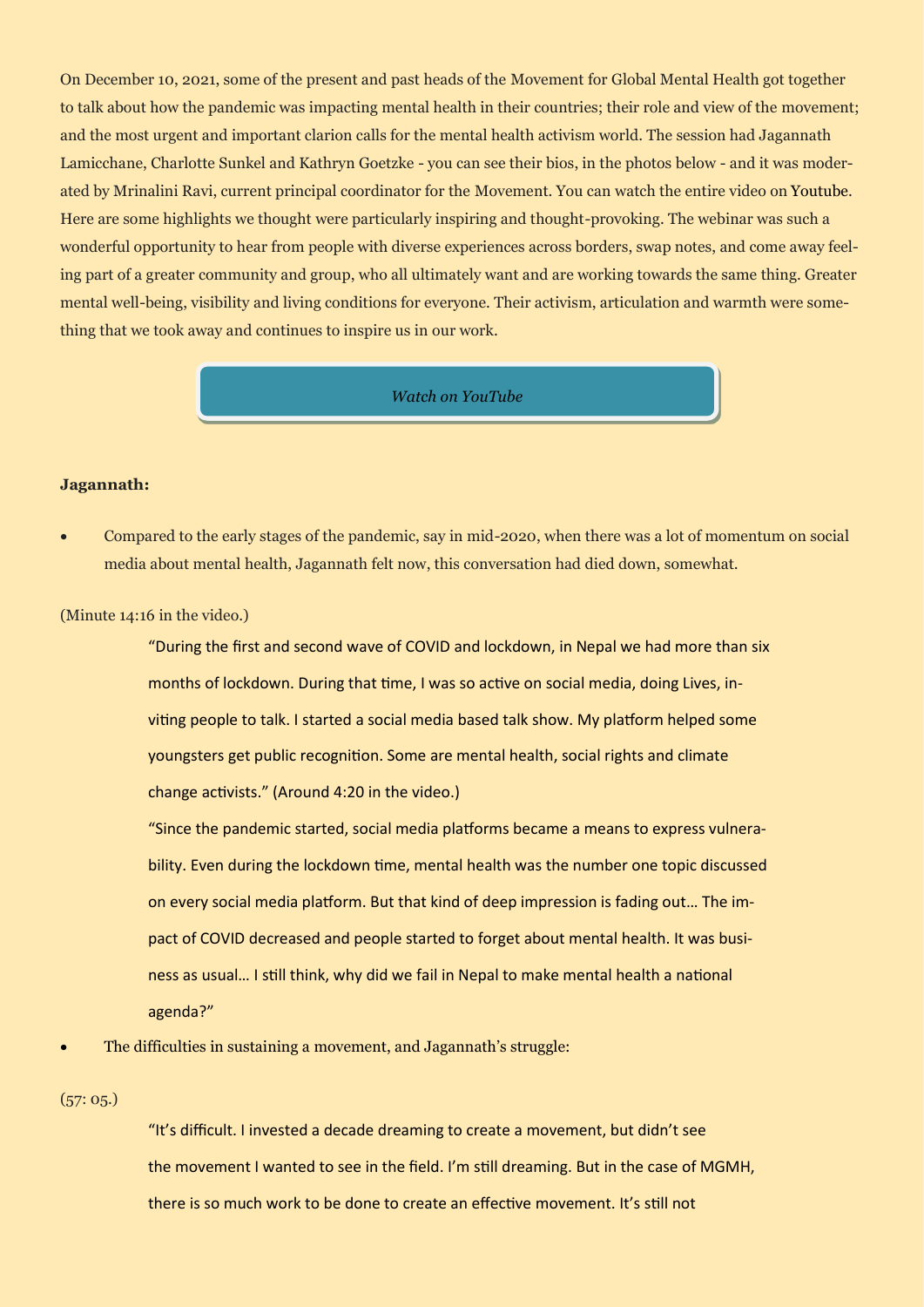a movement. But like Charlene and Kathryn said, it has huge prospects. We need charismatic leadership and I hope even a small meeting like this might create a bigger space to create that movement - a real movement."

## • Highlights of his time with MGMH:  $(30:16.)$

"I had a big experience with MGMH. I engaged with the movement from day 1, when it was started in 2008. In the early years, I was more active on the media side…. Since I became the principal global coordinator of the movement, my main contribution was raising social, economic and human conditions of people with mental health problems. Because I was less involved in the medical domain - I was convinced I had nothing to contribute there…"

**"We saw good changes like big foundations and governments accommodate nonmedical aspects for mental health resource funding - to understand living conditions and lived experiences of people with mental health problems."**

### **Charlene:**

• **On** divisive opinions within the mental health activism world:

### **(**39:22.)

"Everybody's human right is to have their own opinion… Your perspective and opinion is based on your experiences, so you cannot tell someone they are wrong, because what they believe comes from their experience… But maybe there are some disagreements in some areas, but there is always the majority of common ground. WE need to respect if there are some people who disagree with us."

• Her time with MGMH bringing out people's lived experience

#### (26:58.)

"My vision was to strengthen the voices of people with lived experience, and break down power imbalances but a partnership and collective effort to change things, strengthen services - especially in lower and middle-income countries - and learn from each other…" From this came the Global Mental Health Peer Network, as part of "the vision to strengthen lived experience voices."

"Over the years… I can really see that this has accelerated. You can just go on social media and see how many people pop up and speak up, feeling comfortable, knowing their voice,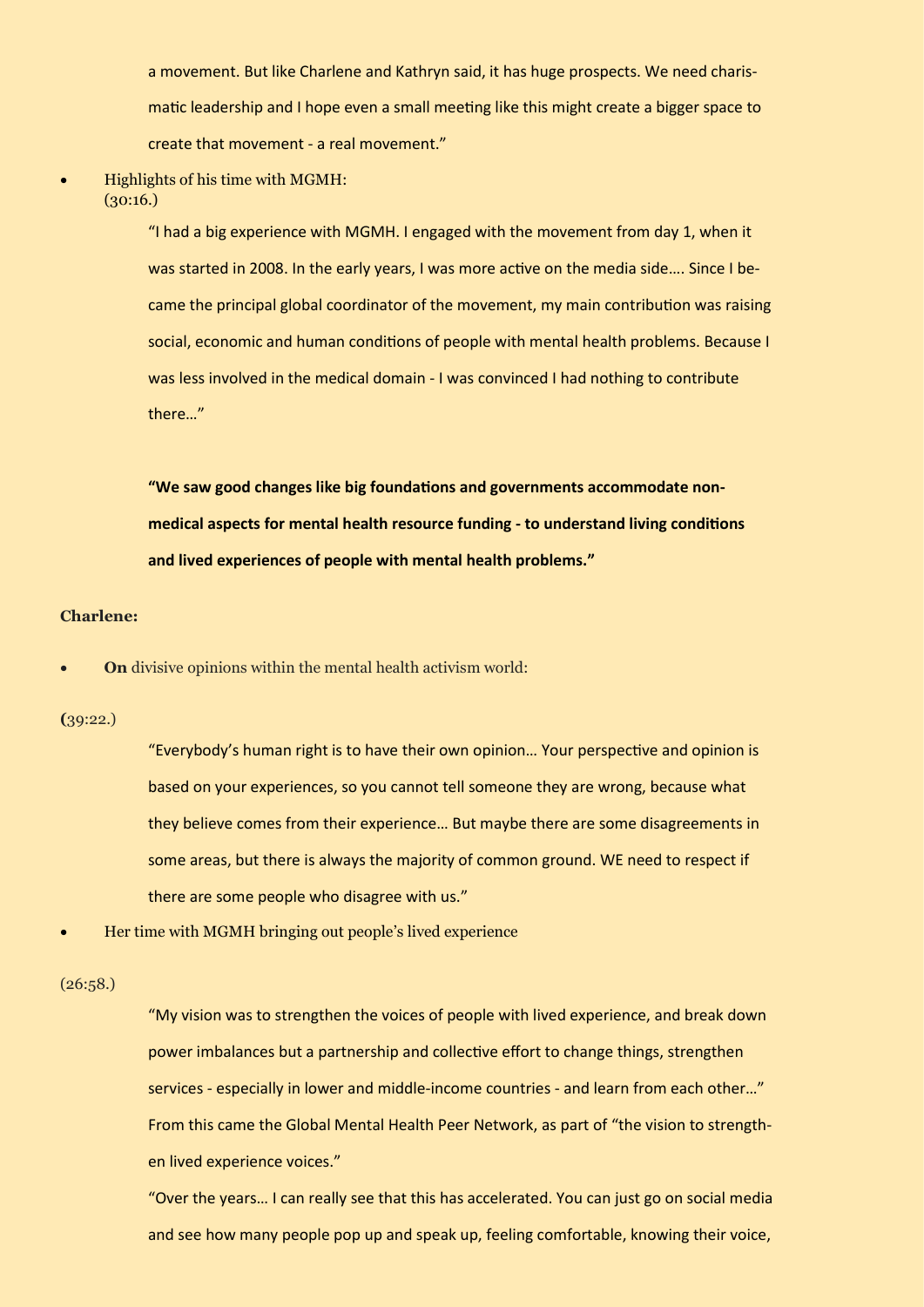opinions, experiences matter."

The importance of peer networks:

#### $(21:57.)$

"Whether in a formal or informal way - probably more informal - peer support… Peer support in a formal way is more in high income countries. In Africa we don't have peer support work training or anything available. It was so amazing at Peer Network to see how everyone supported everyone through COVID. We have oru members on Whatsapp groups, the most effective across the world. At one point, even Zoom. That was extremely valuable, and mental health services and systems lack it, especially in low and middle income countries - the integration of peer support work. Peer support workers could fill so many gaps."

## **Kathryn:**

• Teaching hope; hope vs. hopelessness:

## (6:18.)

"Hopelessness is the single consistent predictor of suicide. It's a primary symptom of depression, a symptom of anxiety. It's a feeling of despair - emotional, and motivational. Why am I not taught how to get from hopelessness to hope? That's what led us to develop Hopeful Minds…."

• Role that funding could play?

#### $(1:00:30.)$

"I would argue that the movement should get a lot of funding from someone so that people can be hired to do work. Folks in mental health are worked to the bone and often aren't paid for their work. We've started to see organizations get supported in this type of work. Volunteers can play an important role and it would be nice if a big funder came in… to take it to the next level. There should be funding around really activating, organizing. Mental health and brain health is one of the most underfunded health challenges globally… Our brain is the most complex organ in the human body."

• Role of international interaction in the movement/hearing from other people: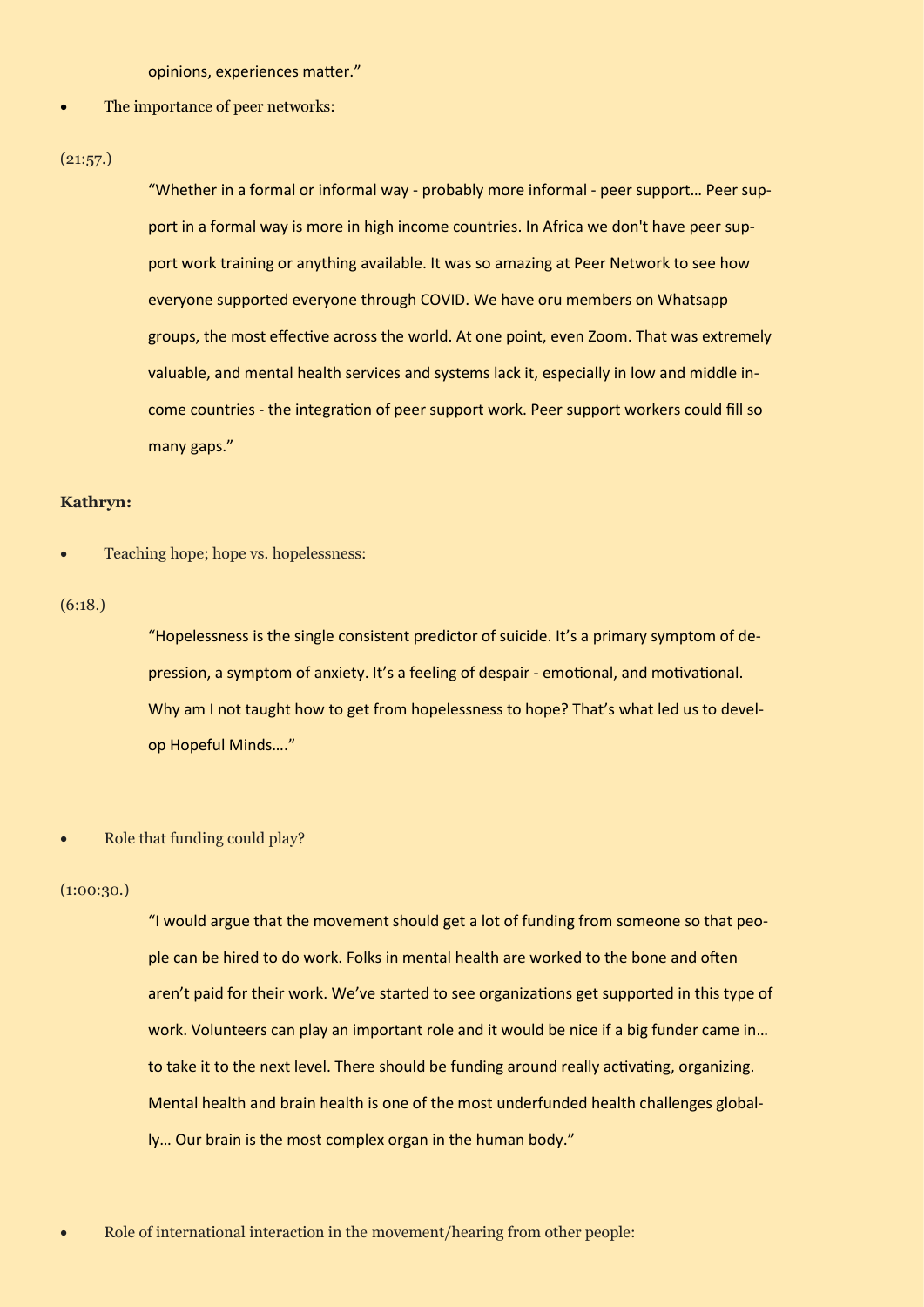(35:46.) "The movement brings together global voices in mental health. To solve problems, we know diversity is key for innovation… It's so important that global communities connect in this way…" Especially, she says, since psychiatrists and psychologists are in short supply compared with the demand for mental health care in the world. Perhaps we can support each other - via peer support - and, as she says, "share strategies."

## **Mrinalini:**

There need to be 'light' conversations in mental health activism:

## (1:17:18.)

"Making light of these situations really helps people… We cast people aside when we say 'this is a taboo topic we can't touch…' I think we need to bring a little bit of lightness, fun and laughter into the conversation. We need to make it a little silly. Otherwise it becomes so burdensome to people to think and talk about mental health… We should make mental health accessible, funny and quirky."

Suicidality is not always the same as a mental health diagnosis:

#### (8:09.)

"Suicidality is sometimes unfairly attributed to people with mental health issues. Hope and hopelessness is not just a function of mental health. There is so much going on. Only 23% of suicides in India are attributed to mental health issues. Sometimes it becomes a 'get out of jail free' card when someone dies by suicide to say it was due to a mental health issue."

• Emphasis on the 'voiceless' with MGMH:

#### (25:25.)

"We have tried to bring out the voices of people in the global South, who don't speak English or have the privilege of a computer, smartphone or even phone… who don't get to be part of conversations such as this."

## **Overall conclusions from the webinar:**

• While social media is by no means perfect, it lets us all as part of the Movement connect to each other; connect to those who are going through difficult situations - whether through peer support WhatsApp groups or, for a smaller audience, webinars like this one. It can be a powerful tool of activism, it can draw attention to people's experiences and lived experiences, and it can - hopefully - create a movement for real and sustained change.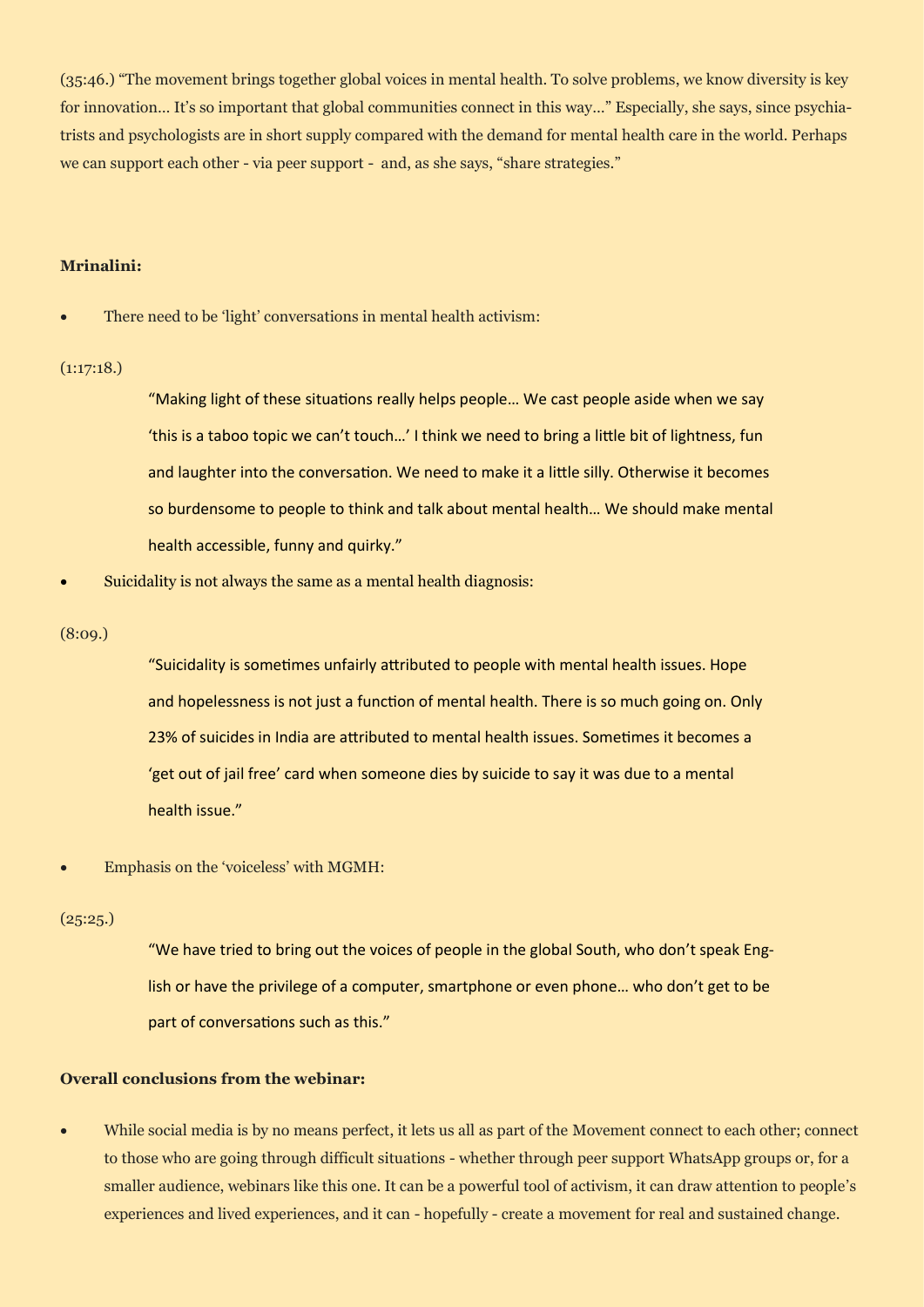- We learned about each other's experiences with COVID, with mental health advocacy, and with their own mental health organizations or efforts through the webinar and it brought to mind once again that the best lessons we can learn from one another in this community transcend borders; stories of success, growth or inspiration are what keep us going. Just reflecting on the Movement and each person's experience with it is evidence of this. Some lessons from South Africa apply to India; similarly, Kathryn's talk of hope and hopelessness in the U.S. - and 'teaching hope' - apply to Nepal or South Africa too. Jagannath's positive utilization of social media applies to the other countries represented in this webinar too. Ultimately, we are all reaching for the same goal, and we can learn how to reach faster by asking each other.
- The efforts needed to really help people are immense. Peer support; government funding; volunteers and large adoption by huge populations; strong leadership; involving those who are financially, age-wise or region-wise left out of the conversation. There are challenges we all accept and recognize. This isn't pessimistic, necessarily: it's a reminder of how much needs to be done. But the good thing, as so many people on the panel noted, is that we are so much further ahead now than 2008 when the Movement first began. We talk; we share; the words 'mental health' have entered conversation more seriously. So we can keep this going. This coming year presents more challenges - and this is a reminder on what we need to cut through all of those to really get to and understand.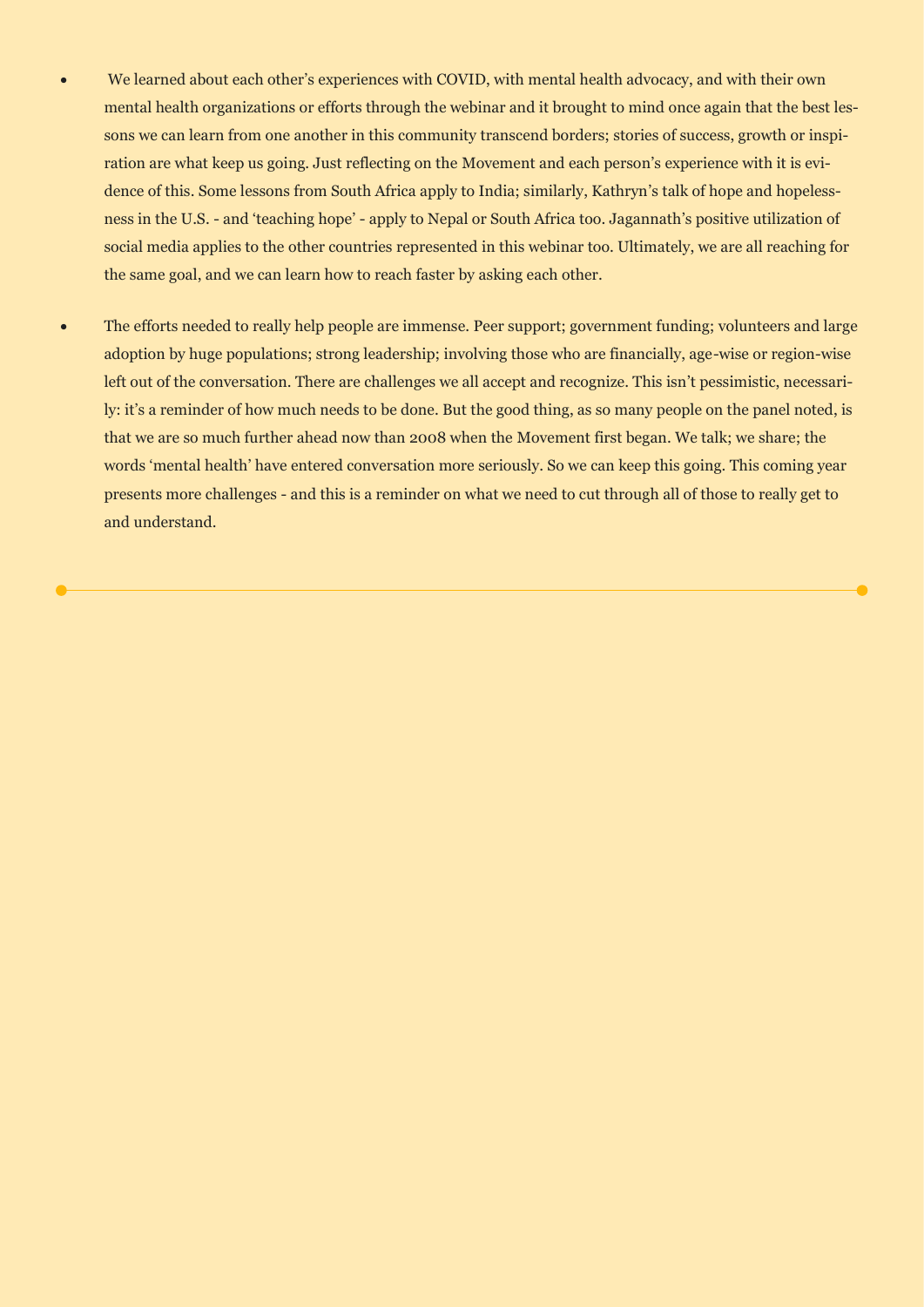# Global Mental Health Summit, 2022

As early as 2006, services run for and by people and their families (peers and caregivers) were more than double the number of professionally run mental health organisations. Organisations such as Depression and Bipolar Alliance in the United States have created structured engagements by training persons with lived experience to become state supported peer therapists who serve a role to foster hope and inspire as role models for those walking the road to wellness. The Global Mental Health Peer Movement has brought to the centre stage work of peer leaders from across the world. The World Health Organisation is now in the process of creating a framework on the meaningful engagement of people living with NCDs and mental health conditions.

While this is tremendous progress, paid arrangements for these groups have not been formalised, or integrated into insurance schemes. As a global community, we need to create a clarion call for the due recognition of peer leaders as essential workers who need to be integrated into policy and service frameworks, and into mental health pedagogy.

It is equally important to celebrate the contributions of peer leaders whose hard work and advocacy has led to a metamorphosis in the sector.

In this spirit, we are so happy to congratulate Charlene Sunkel, Founder, Global Mental Health Peer Movement on her well-deserved Parades Humanitarian Award. Charlene, kudos to everything you've done and are going to do for the global peer community!

The current secretariat for MGMH aims to further highlight contributions of Charlene and many others at the next Global Mental Health Summit, on November 25th and 26th, 2022 in Chennai, India. The theme will be Peer Leadership in the Mental Health Sector.

We are working towards an in person summit, and invite speakers working independently and as part of organizations, peer networks and charities to participate. We welcome both in person and virtual participation, depending on the COVID-19 situation in your region. We request applications for in person participation to be sent no later than 31st April 2022, and applications for virtual participation no later 31st July 2022. Please email us at: admin@globalmentalhealth.org. The summit will host keynote speeches, testimonials from peer leaders, conduct panel discussions on various peer-led movements and their contributions to the sector, and the way forward.

We cannot wait to have you all with us.